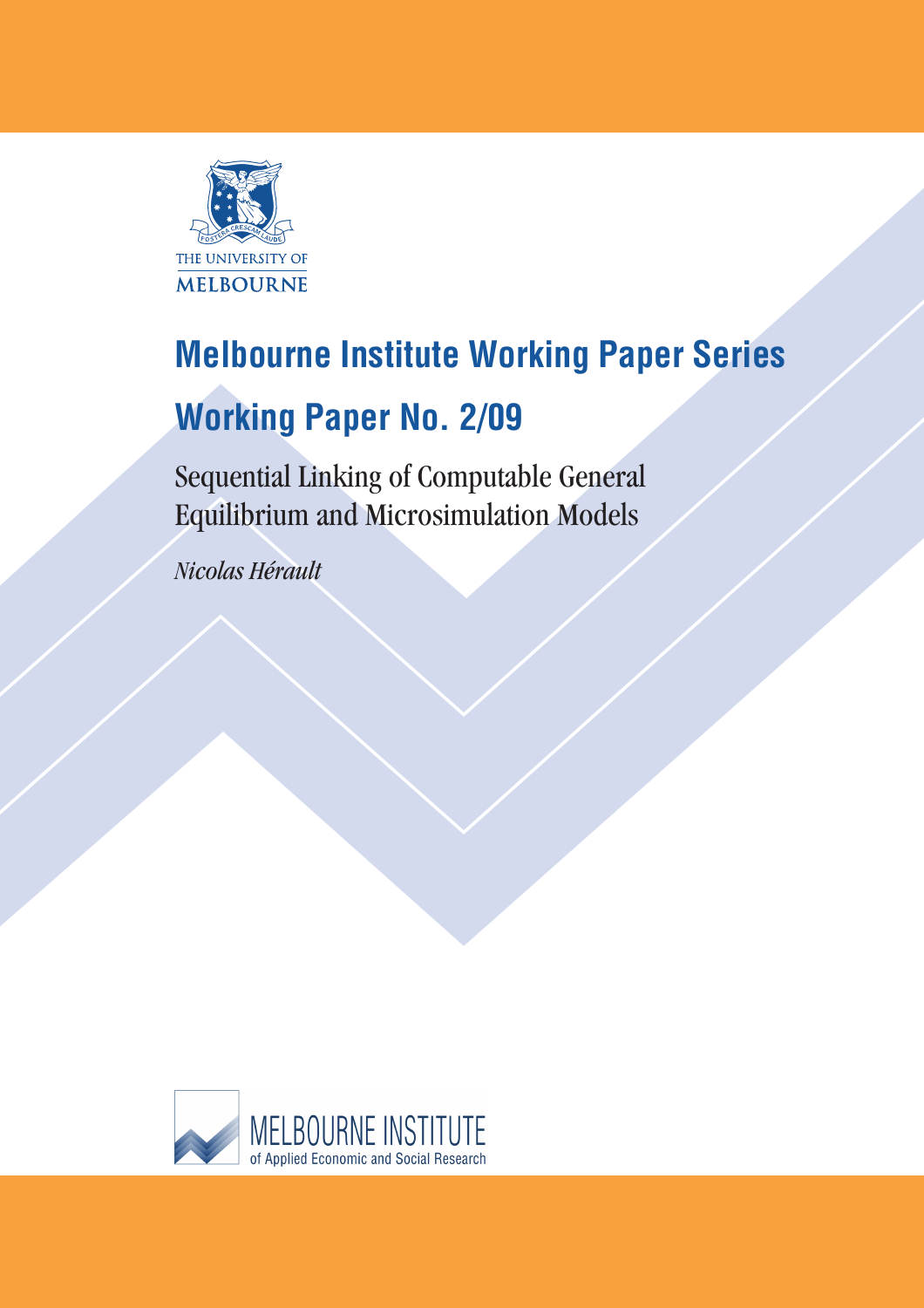# **Sequential Linking of Computable General Equilibrium and Microsimulation Models\***

**Nicolas Hérault Melbourne Institute of Applied Economic and Social Research The University of Melbourne** 

**Melbourne Institute Working Paper No. 2/09** 

**ISSN 1328-4991 (Print) ISSN 1447-5863 (Online) ISBN 978-0-7340-3296-6** 

**February 2009** 

\* This research was funded by an Early Career Research Grant from the University of Melbourne. I should like to thank Guyonne Kalb and John Creedy for their valuable suggestions and comments.

> **Melbourne Institute of Applied Economic and Social Research The University of Melbourne Victoria 3010 Australia**  *Telephone* **(03) 8344 2100**  *Fax* **(03) 8344 2111**  *Email* **[melb-inst@unimelb.edu.au](mailto:melb-inst@unimelb.edu.au)**  *WWW Address* **[http://www.melbourneinstitute.com](http://www.melbourneinstitute.com/)**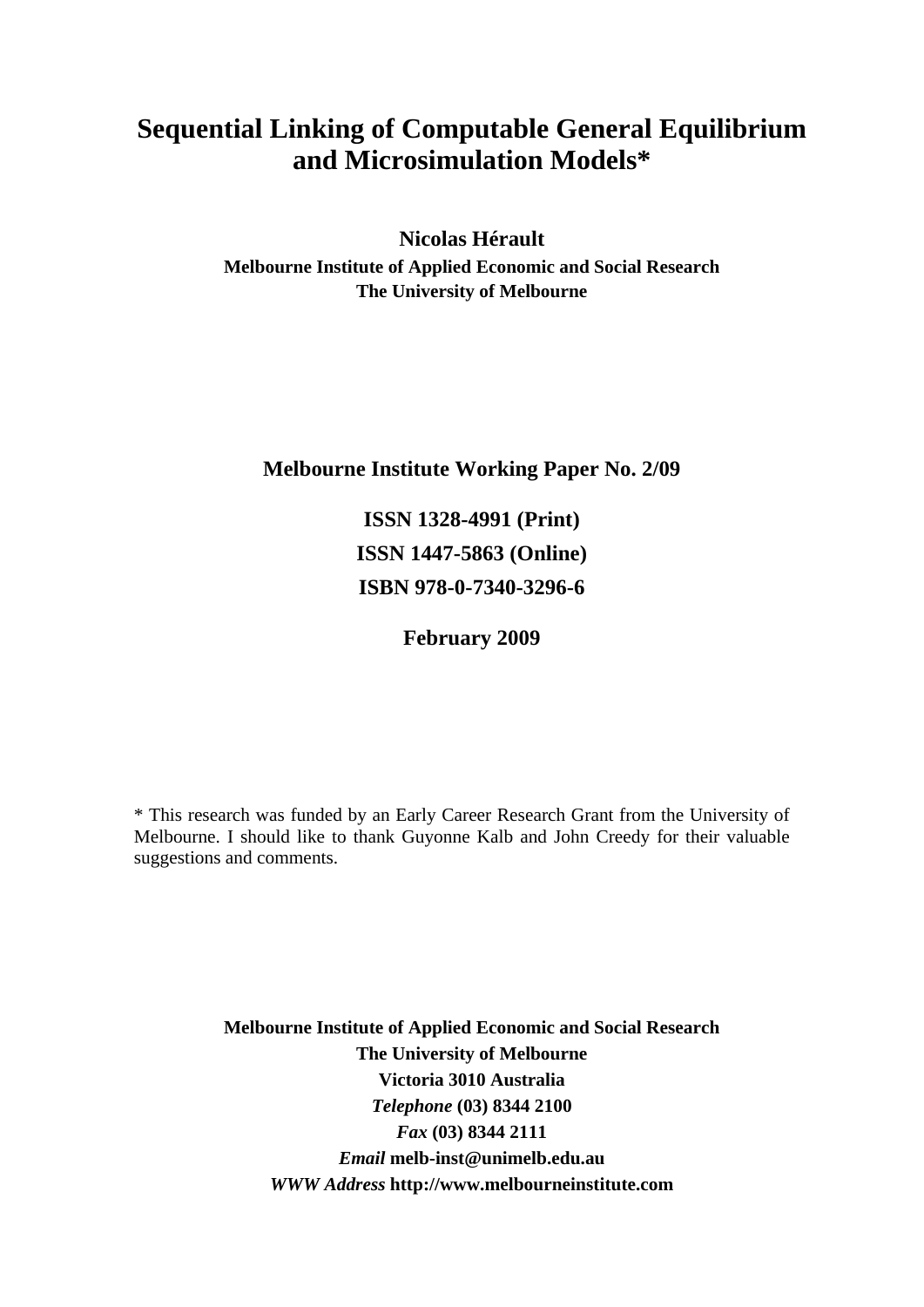#### **Abstract**

Several approaches have recently been developed to combine a computable general equilibrium model (CGE) and a microsimulation (MS) model. These so-called CGE-MS models enjoy a growing interest because they build a bridge between macro- and microeconomic analyses. This paper focuses on the 'top-down' approach. In this context, the CGE model is used to simulate the changes at the macroeconomic level after the policy change, which are then passed on to the MS model. The aim of this paper is to compare the 'top-down' approach introduced by Robilliard *et al.* (2001) based on a behavioural MS model with an alternative and simpler approach making use of a non-behavioural MS model in combination with a reweighting procedure. Both approaches are presented and then applied to the case of trade liberalisation in South Africa. The reweighting approach introduces a small bias in the results, however without modifying the main conclusions. Given its relative simplicity compared to the behavioural approach, the reweighting approach seems to constitute a good alternative when data or time constraints do not allow the use of the behavioural approach and when the interest does not lie in the production of individual-level transition matrices.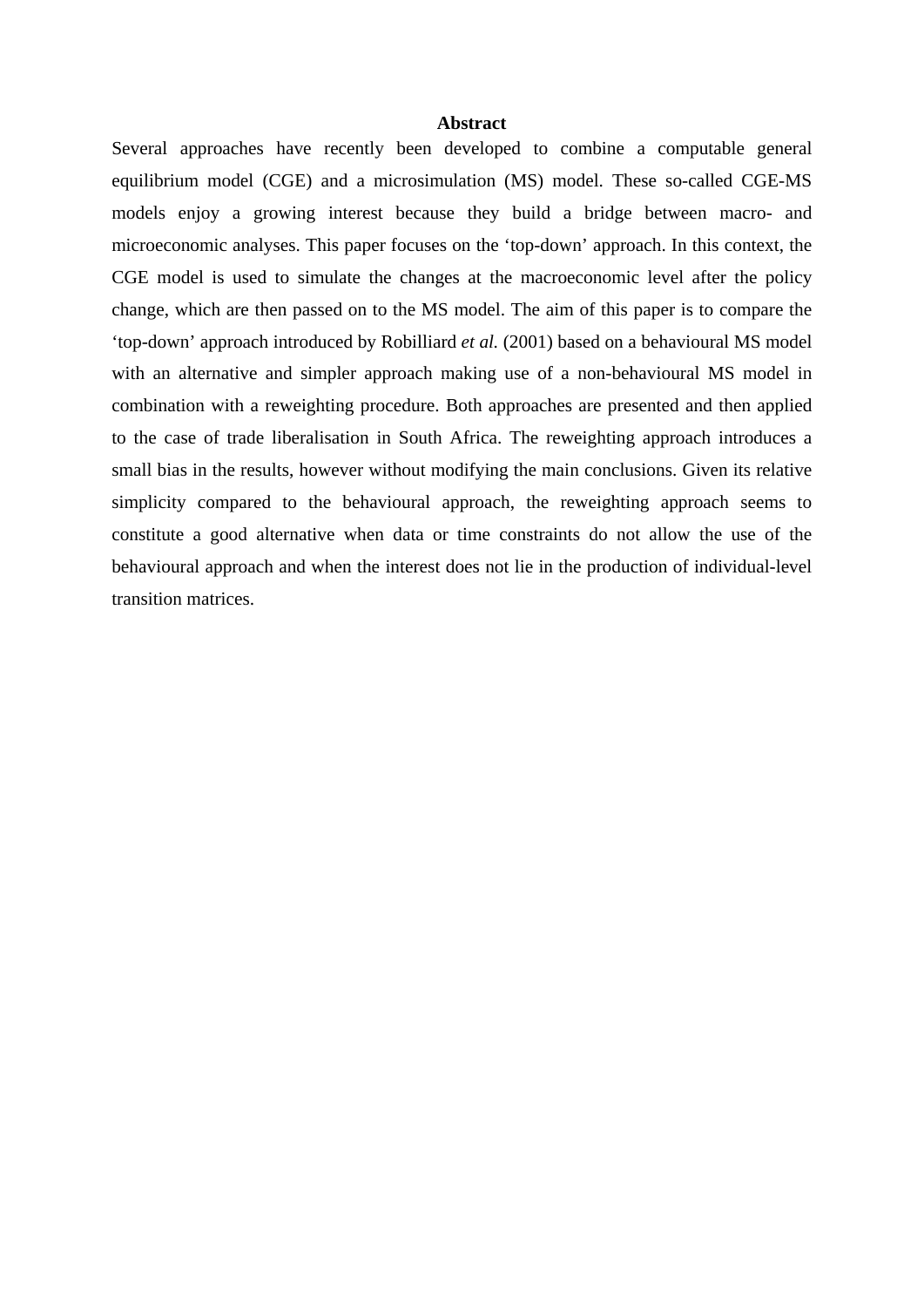# **1. Introduction**

1

The combination of a computable general equilibrium (CGE) model and a microsimulation (MS) model enjoys a growing interest given its ability to reconcile macro- and microeconomic analyses. Although the idea of combining these two types of model can be traced back to the 1980s, the first applications only appeared recently due to the technical difficulties involved and high computational requirements. Several approaches have been proposed. The MS model can be integrated into the CGE model by increasing the number of representative households (see Decaluwé *et al.*, 1999 and Cogneau and Robilliard, 2000). Although this seems to be the ideal approach, the data requirements can prove to be large and full reconciliation between micro and macro data is essential.<sup>[1](#page-3-0)</sup> Alternatively, a more flexible approach consisting of running both models sequentially was introduced by Robilliard *et al.* (2001). If required, this approach can be extended to introduce feedback effects from the MS model to the CGE model until the two models converge (see Savard, 2004).

This paper focuses on the 'top-down' approach. In this context, the CGE model is used to simulate the changes at the macroeconomic level after the policy change, which are then passed on to the MS model. The latter is based on one or more household surveys so that the effects of the policy change can be assessed at the household level.

Two types of MS model are used in this context. A distinction can be made between behavioural and non-behavioural models. The aim of this paper is to compare the approach introduced by Robilliard *et al.* (2001) with an alternative and simpler approach introduced more recently by Buddelmeyer *et al.* (2008). The former approach, based on a behavioural MS model, is the most commonly used in sequential CGE-MS models, while the latter approach makes use of a non-behavioural MS model in combination with a reweighting procedure. However, both approaches have the advantage of allowing for changes in employment and unemployment levels in the MS model, which is central to the analysis of distributional changes.

In the first approach, hereafter called the behavioural approach, the behavioural component of the MS model is used to reproduce the changes in employment as estimated by the CGE model. In this context, the behavioural component of the MS model is usually based on an econometric model for discrete labour market choices. The second approach, hereafter called

<span id="page-3-0"></span><sup>&</sup>lt;sup>1</sup> Moreover, the size of the model can quickly become problematic and force the modeller to impose some simplifications either on the complexity of microeconomic household behaviours or on the size of the CGE model.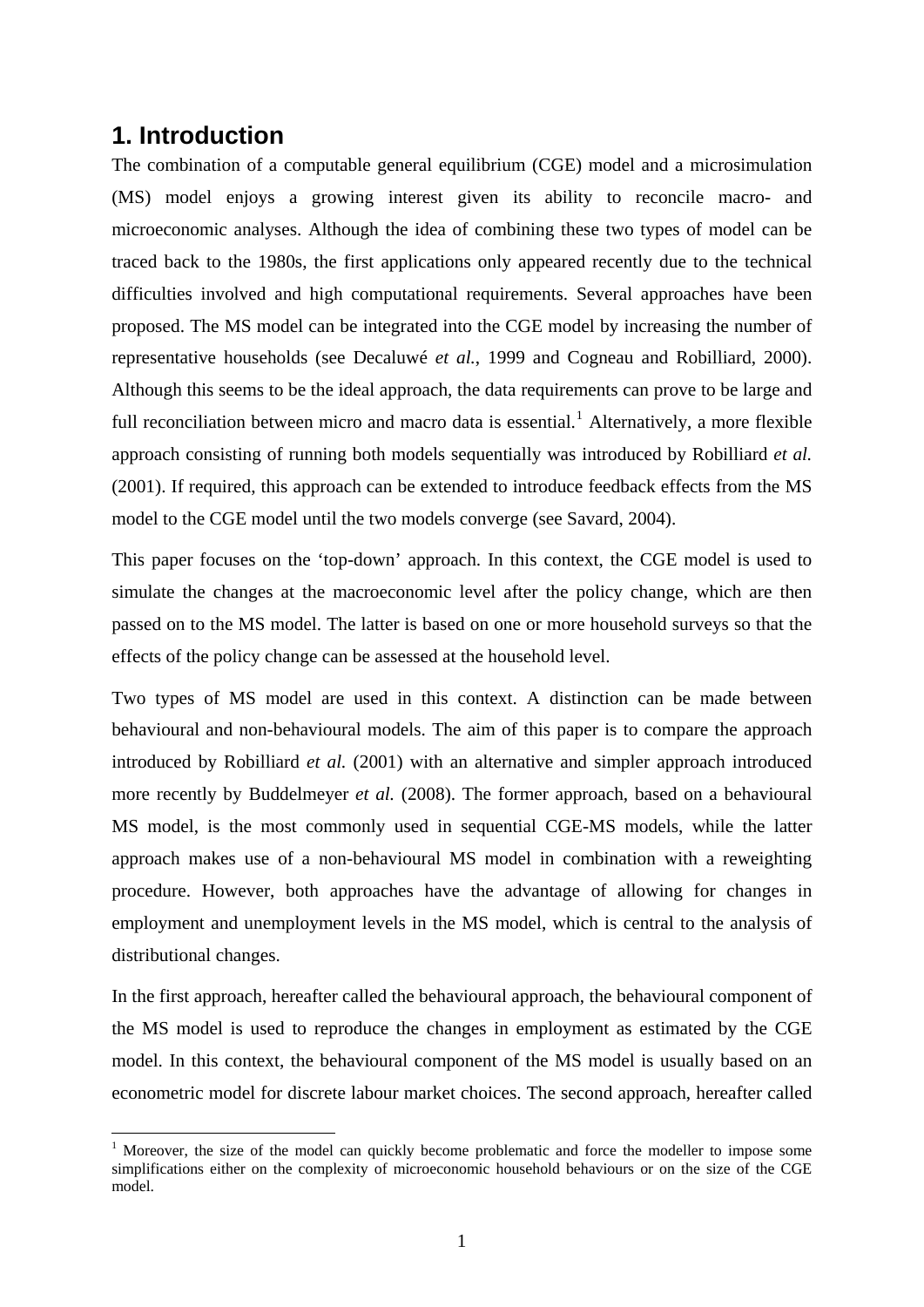the reweighting approach, makes use of a non-behavioural MS model and relies on altering the sample weights in order to reproduce the changes in employment as estimated by the CGE model.

In this paper, both approaches are applied to assess the effect of trade liberalisation on poverty and income inequality in South Africa. The relevance of these simulations is twofold. First, many CGE models and most of the recently developed CGE-MS models have been used to simulate the effect of trade liberalisation on income distribution in developing countries.<sup>[2](#page-4-0)</sup> Second, income distribution is an issue particularly important in the South African context, where poverty and inequality are at high levels.

First, this paper discusses some aspects of the CGE-MS literature in Section 2, followed by a description of the two alternative 'top-down' approaches in Section 3. Section 4 presents the simulation results of the same hypothetical trade liberalisation scenario using both approaches, and the estimated impacts on households are compared. The last section concludes.

# **2. The 'top-down' CGE-MS Models: A Brief Review of the Literature**

CGE models are unable to provide detailed analysis of the effects of a policy change on income distribution because representative household groups rather than individual information are used (see Savard, 2004). The approach introduced by Robilliard *et al.* (2001) to address this issue was followed by many since it allows for the effects of macroeconomic policies to be assessed at the household level.<sup>[3](#page-4-1)</sup> Although Robilliard *et al.* (2001) used a behavioural MS model, alternative approaches based on a non-behavioural MS model were recently proposed by Ferreira and Horridge (2006) and Buddelmeyer *et al.* (2008)..

### *2.1 The behavioural approach*

1

Households are affected by macroeconomic policies through changes in prices and taxes. However, the largest effects are usually driven by the changes occurring in the labour market in terms of earnings and employment. Hence, it is particularly important to account for changes in the labour market when the focus is on income distribution. In the behavioural approach, this is achieved by passing the macroeconomic changes on to a behavioural MS

<sup>&</sup>lt;sup>2</sup> A set of recent applications can be found in Hertel and Winters (2006).

<span id="page-4-1"></span><span id="page-4-0"></span><sup>&</sup>lt;sup>3</sup> Chemingui *et al.* (2008) present an application to Tunisia as well as a brief literature review of other recent applications.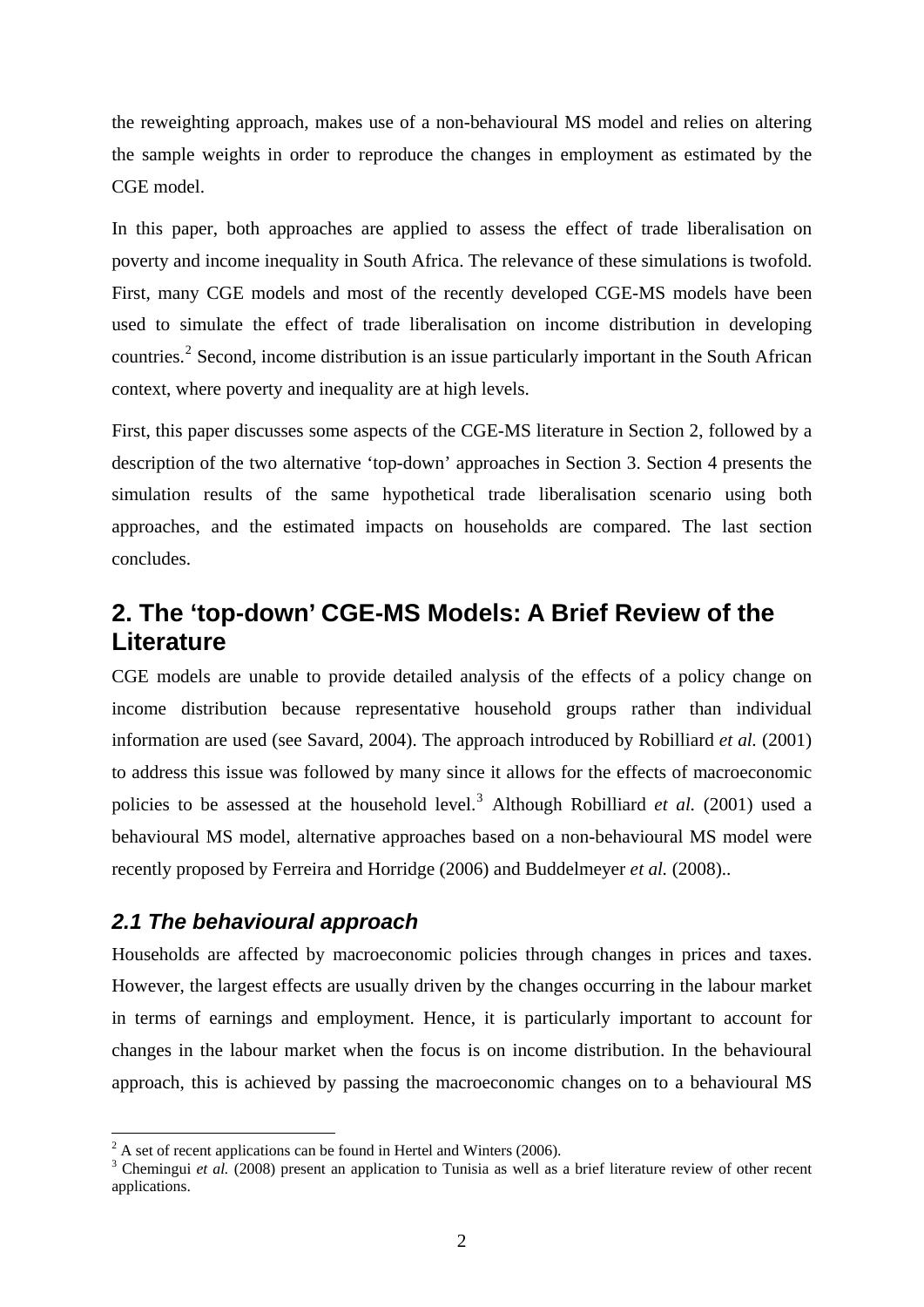model. Given any change in the macroeconomic structure of the economy predicted by the CGE model, the MS model predicts how household incomes are affected while accounting for individual heterogeneity and allowing individuals to adjust their behaviour in response to the simulated policy change.

A wide variety of behaviours can potentially be modelled depending on individual or household characteristics (see O'Donoghue, 2001). Nevertheless, only a limited range of behavioural responses has been considered in the CGE-MS literature. In the model developed by Robilliard *et al.* (2001) for Indonesia, individual occupational choices consist of three alternatives: being inactive, being a wage-worker, or being self-employed. The model developed by Bussolo and Lay (2003) is similar but there is a fourth option of being both wage-employed and self-employed (in rural areas only). In Bussolo *et al.* (2005) the model simulates transition from agriculture to non-agriculture. The MS model presented by Hérault (2006a, 2006b) distinguishes five occupational choices: inactive, unemployed, subsistence agricultural worker, informal worker and formal worker. The recent CGE-MS model by Thierfelder *et al.* (2007) is the most comprehensive as its occupational component contains 16 choices combining formal and informal work, three skill levels and three sectors (agriculture, industry and services).

In all these behavioural microsimulation models, employment is endogenous. Because in most cases employment is also endogenous in the CGE model, some constraints have to be imposed on the MS model in order to ensure consistency with the CGE results. Indeed, it is important to allow the MS model to reproduce the changes in employment levels as estimated by the CGE model because these changes can have potentially very large impacts on income distribution. In the papers mentioned above, this is achieved by adjusting the parameters of the econometric model determining occupational choices.<sup>[4](#page-5-0)</sup> This method enables the MS model to reproduce changes in employment probabilities for specific categories of individuals. Depending on the specification of the models and data availability, employment changes are usually broken down by skill level, industry, sector and/or region.

#### *2.2 The reweighting approach*

1

Unlike behavioural models, non-behavioural (or arithmetic) models do not require the estimation of an econometric model since they do not allow individuals to adjust their behaviour in response to the simulated policy change. Therefore, non-behavioural models are

<span id="page-5-0"></span><sup>&</sup>lt;sup>4</sup> Alternatively, the estimated probabilities can be used to form queues in and out of employment as in Savard (2006).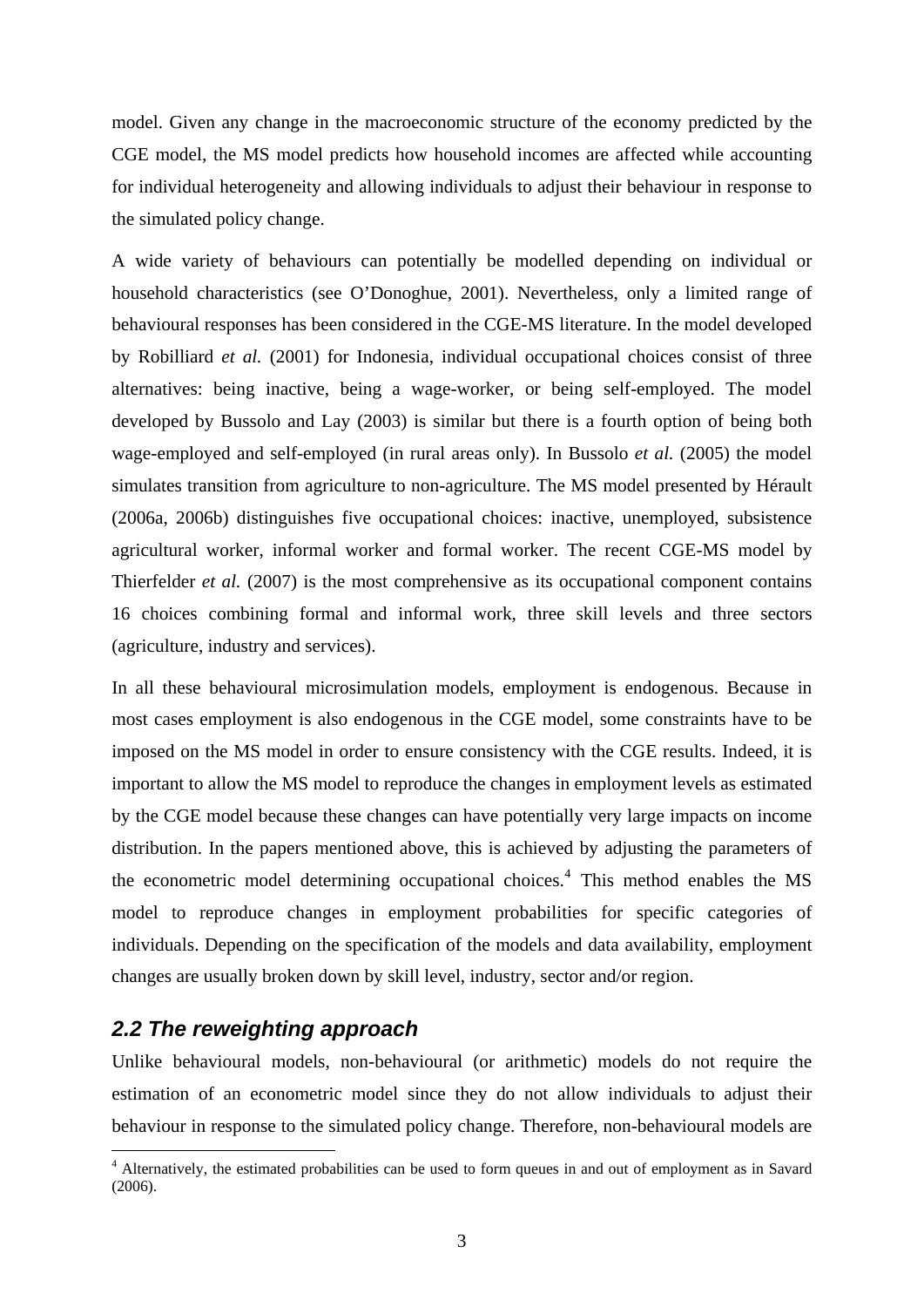generally less complex and easier to develop. Rather than on behavioural responses, the emphasis of these models is on reproducing the tax and transfer systems in a very detailed manner so that they provide a comprehensive picture of the transition from gross to net income at the household level. Meagher (1993) was among the first to link such a nonbehavioural MS model to a CGE model. More recent applications include Devarajan and Go (2001) and Agénor *et al.* (2002). This approach was recently refined to allow the MS model to reproduce changes in employment and unemployment as estimated by the CGE model since these aspects are often found to be crucial factors regarding income distribution. Ferreira and Horridge (2006) present an application to Brazil in a static framework while Buddelmeyer *et al.* (2008) provide an application to Australia in a dynamic framework. In both papers, the CGE employment and unemployment changes are passed on to a nonbehavioural MS model by adjusting the sample weights. The procedure relies on adjusting the household weights in the household survey(s) so that jobs are reallocated within the population following the changes estimated by the CGE model. In particular, this procedure can be used to account for changes in employment by gender, skill level, sector, region, occupation or potentially by any variable that is available in both models. These dimensions can be combined together or considered separately. For instance, Ferreira and Horridge (2006) consider a combination of 27 regions, 42 industries and 10 occupations. Buddelmeyer *et al.* (2008) only combine 8 regions and 13 industries but the reweighting procedure is also used to reproduce population projections over 25 years for 29 age groups by region and gender.

Although both are based on a reweighting procedure, the approaches introduced by Ferreira and Horridge (2006) and Buddelmeyer *et al.* (2008) differ in their treatment of employment changes in the MS model. Ferreira and Horridge (2006) assign the new jobs to the unemployed. This approach requires all unemployed to be assigned to an occupational group. Unemployed moving into employment are then assigned the average wage for their occupation and a random sector consistent with sectoral employment changes by region and occupation estimated by the CGE model. In the case of a decrease in employment, all workers in the affected sector, region and occupation are affected. These workers' records are split in two. One is recoded as unemployed and given a share of the initial sample weight so that the number of job losses is equal to the estimate from the CGE model by sector, region and occupation.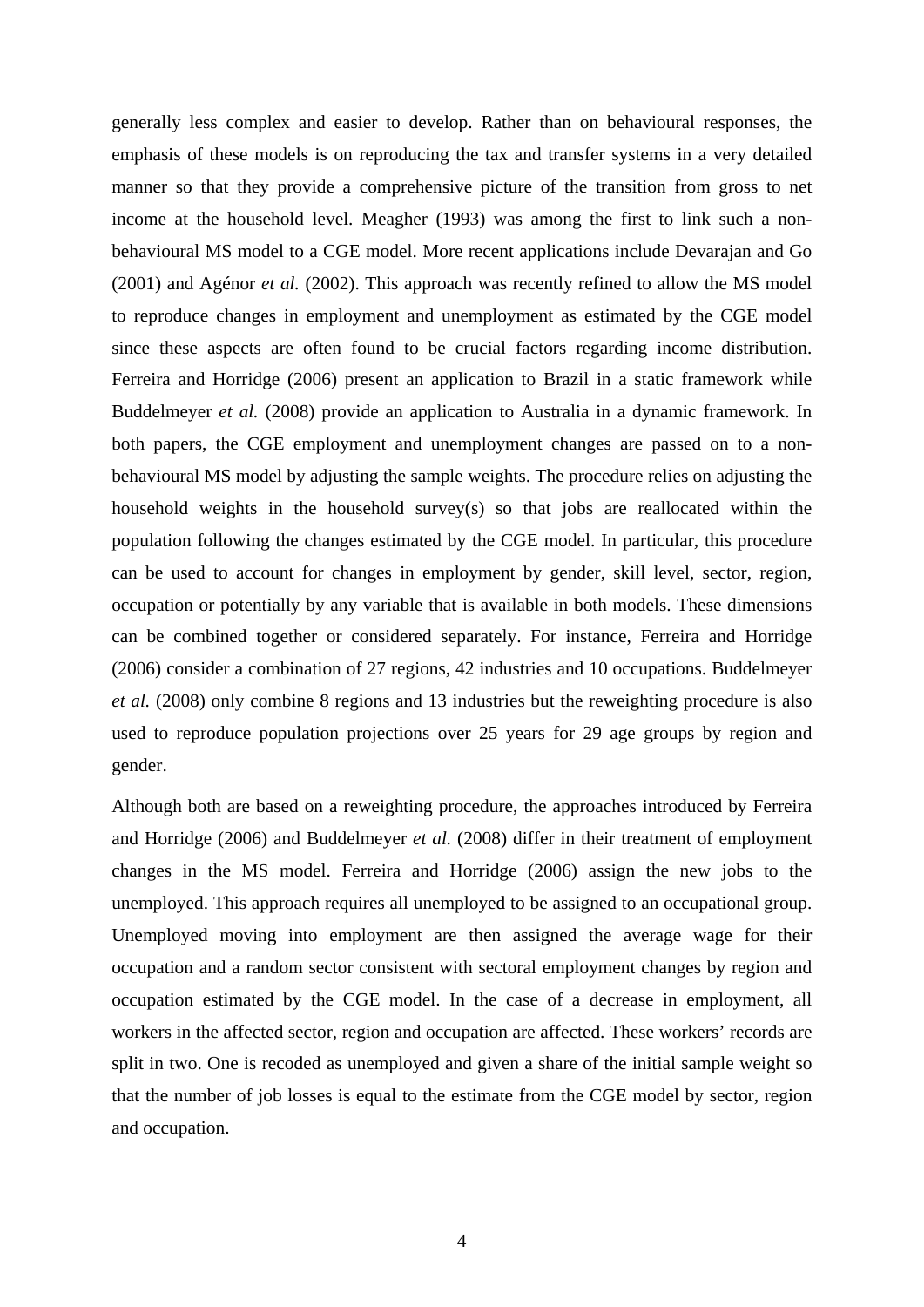Buddelmeyer *et al.* (2008) do not split individual records. Instead, they adjust the weights of all workers in a given region and industry to reflect employment changes estimated by the CGE model. They follow the procedure introduced by Deville and Särndal  $(1992)$ .<sup>[5](#page-7-0)</sup> The aim is to achieve specified population totals for selected variables, subject to the constraint that the adjustments to the original weights are as small as possible. In other words, the problem is to minimise the distance between new and old weights, subject to conditions on certain weighted sums. Buddelmeyer *et al.* (2008) use the chi-squared function to measure the distance between new and old weights. The constrained minimisation problem must be solved using iterative methods. Following Cai *et al.* (2006), Buddelmeyer *et al.* (2008) use an approach based on Newton's method to solve the corresponding set of non-linear equations.

They introduce extra constraints in the reweighting procedure to ensure that the transmission of employment changes does not distort the demographic characteristics of the population. This could happen because, for example, reweighting with regard to employment levels could affect the structure of the base population by age and gender since workers are likely to have different characteristics compared to the rest of the population. Moreover, controlling for the demographic characteristics of the population is particularly important for Buddelmeyer *et al.* (2008) since their model has to reproduce the population projections from 2005 to 2030 underlying the simulations in the dynamic CGE model.

The approach introduced by Buddelmeyer *et al.* (2008) has the advantage of limiting the changes in the original sample weights whereas the approach by Ferreira and Horridge (2006) has the advantage of allowing for the traceability of employment changes at the household level, although this is achieved through an ad hoc procedure.

# **3. Overview of the Modelling Approach**

1

The starting point is the CGE-MS model developed by Hérault (2006a, 2006b). The CGE model is based on the 2000 South African social accounting matrix while the MS model is based on the combination of two household surveys: the Income and Expenditure Survey (IES) of 2000 and the Labour Force Survey (LFS) of September 2000 (see StatsSA 2001a and 200b). In its original version, the CGE-MS model follows the behavioural approach introduced by Robilliard *et al.* (2001). In this paper, an alternative version is developed which follows the reweighting approach presented by Buddelmeyer *et al.* (2008).

<span id="page-7-0"></span><sup>&</sup>lt;sup>5</sup> For more detail about how the base file of a MS model can be reweighted following the approach by Deville and Särndal (1992), see Cai *et al.* (2006).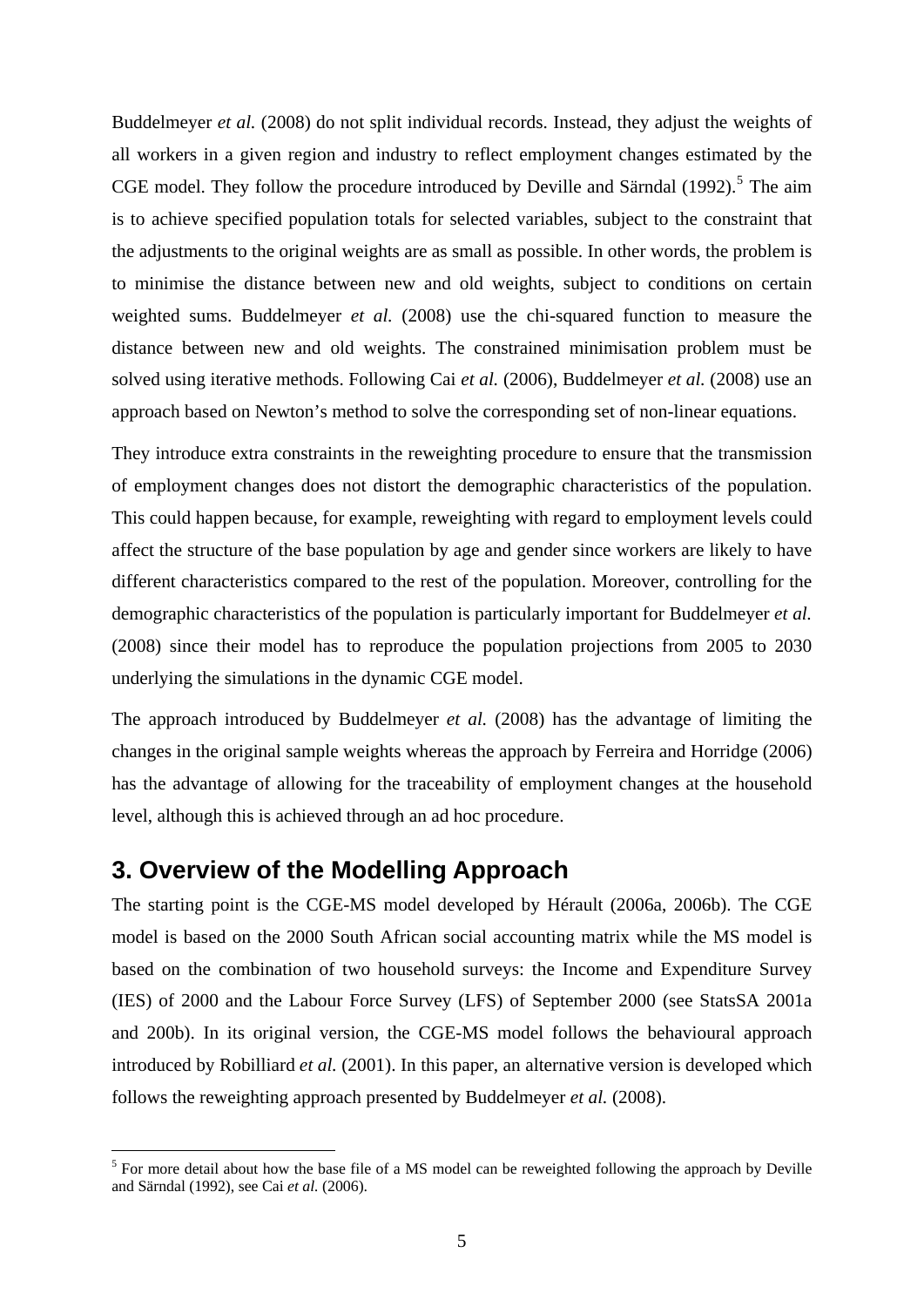In both approaches, the first stage consists of running the CGE model to simulate the complete removal of import tariffs. The model returns the new macrostructure of the economy after the policy change. In the context of the 'top-down' approach, three sets of variables are of particular interest: consumer prices, returns from capital and labour, and employment levels. In the second stage, the changes in these variables are passed on to the MS model. With regard to prices and capital returns, the procedure is relatively straightforward, because these variables are exogenous to the MS model. The changes in commodity prices and capital returns computed by the CGE model are simply passed on to the MS model. The new prices are used to compute a household-specific consumer price index while all capital incomes are updated using the average change estimated by the CGE model. Likewise, the variations in average earnings by skill level determined by the CGE model are used to update predicted earnings of all working-age individuals with the corresponding skill level in the MS model. However, the two approaches differ in the way employment changes are transmitted to the MS model.<sup>[6](#page-8-0)</sup>

#### *3.1 The behavioural approach*

1

The underlying selection model, which drives the behavioural responses, distinguishes five labour market categories: inactive, unemployed, subsistence agricultural worker, informal worker and formal worker. This model takes the potential earnings in these categories into account. A regression model is estimated to predict formal and informal earnings. Finally, the results of both the selection and the regression model are used to compute household real net incomes.

A multinomial logit specification is used for the selection model (see Maddala, 1983). The probabilities of being in each of the five labour market categories are derived from an estimated implicit utility function. The utility associated with each category is a linear function of a set of individual characteristics, which include household and individual characteristics such as skill level, age, education, province of residence, racial group or household size. This utility function is estimated separately for four demographic groups: single women, partnered women, single men and partnered men. Therefore, the model explicitly accounts for the heterogeneity of behavioural responses across demographic groups. The addition of a random utility term makes the model probabilistic. Following

<span id="page-8-0"></span><sup>&</sup>lt;sup>6</sup> The following sections focus on the transmission of employment changes from the CGE to the MS model since the two alternative linking approaches described here are identical regarding all other aspects. These aspects are discussed in detail in Hérault (2006a, 2006b and 2007).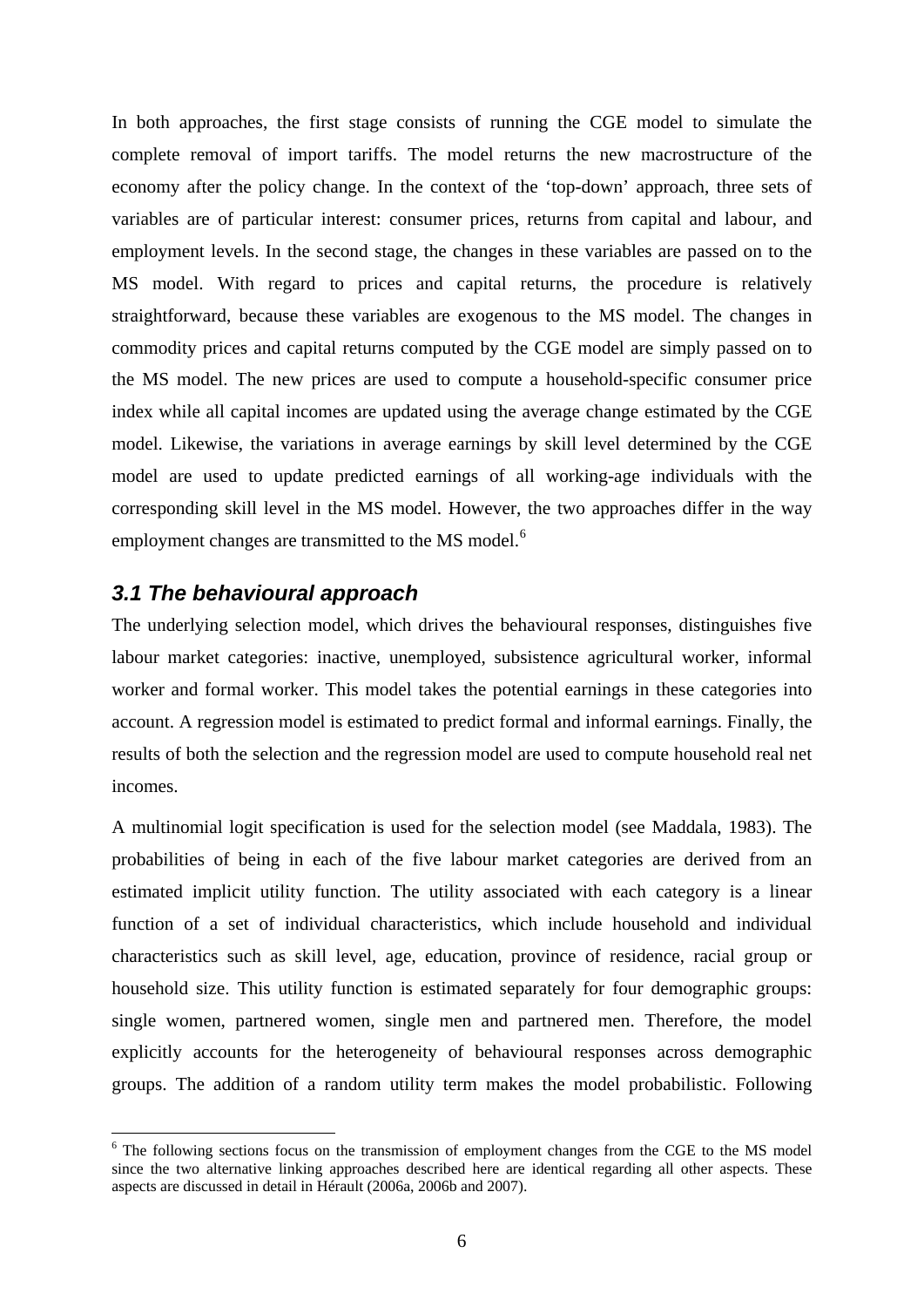Creedy *et al.* (2002), this means that the model "does not identify a particular (…) [labour market choice] for each individual after the policy change, but generates a probability distribution over the (…) [labour market choices] used". This probability distribution is conditional on the observed category corresponding to the optimal choice before the policy change.

Even though the changes in predicted earnings and capital returns already imply that some individuals will switch from one sector to another, this does not ensure consistency between the two models as far as employment levels are concerned. Instead, some specific coefficients of the selection model are modified to ensure that changes in the number of formal workers by skill level in the MS model match those same changes in the CGE model.<sup>[7](#page-9-0)</sup> More specifically, the coefficients affected are those associated with the skill level in the equation defining the utility level in the formal sector (see Hérault, 2006a). The design of these constraints implies that the MS model determines which individuals, among the entire working-age population, will fill the need for more formal workers if the total number increases according to the CGE model. Similarly, if the number of formal workers decreases, the MS model will search for the individuals with the highest estimated probability of losing their job, among all formal workers.<sup>[8](#page-9-1)</sup>

Regarding informal workers, no constraint is imposed on the macro outcomes of the MS model because this segment of the labour market is not included in the CGE model. Indeed, only the macro outcomes concerning the formal sector, which accounts for 70 per cent of paid workers, are imposed on the MS model. As a result, the number of people in the four other sectors (inactive, unemployed, subsistence agriculture and informal sector) is entirely determined by the MS model as a function of individual characteristics and as a function of the required changes in formal employment. In other words, the extent of mobility across sectors is freely determined by the MS model at the individual level without macroconstraints. The degree of mobility of each individual is determined by the MS model depending on individual and household characteristics. If someone is likely to move from one sector to another, this will be represented by very similar values in the utilities associated

<u>.</u>

<span id="page-9-0"></span> $<sup>7</sup>$  Three skill levels are distinguished: low-skilled, skilled and high-skilled. Note that the CGE model does not</sup> include the informal sector (see below).

<span id="page-9-1"></span><sup>&</sup>lt;sup>8</sup> In fact, the process is slightly more complex since inflows and outflows from employment can occur at the same time. The MS model allows some people to find a formal job and others to lose their formal job independent of whether the CGE model predicts an increase or a decrease in the aggregate number. The consistency constraints concern only the aggregate results of the MS model because the CGE model only returns numbers at the macro level. See Hérault (2006a, 2006b) for more detail.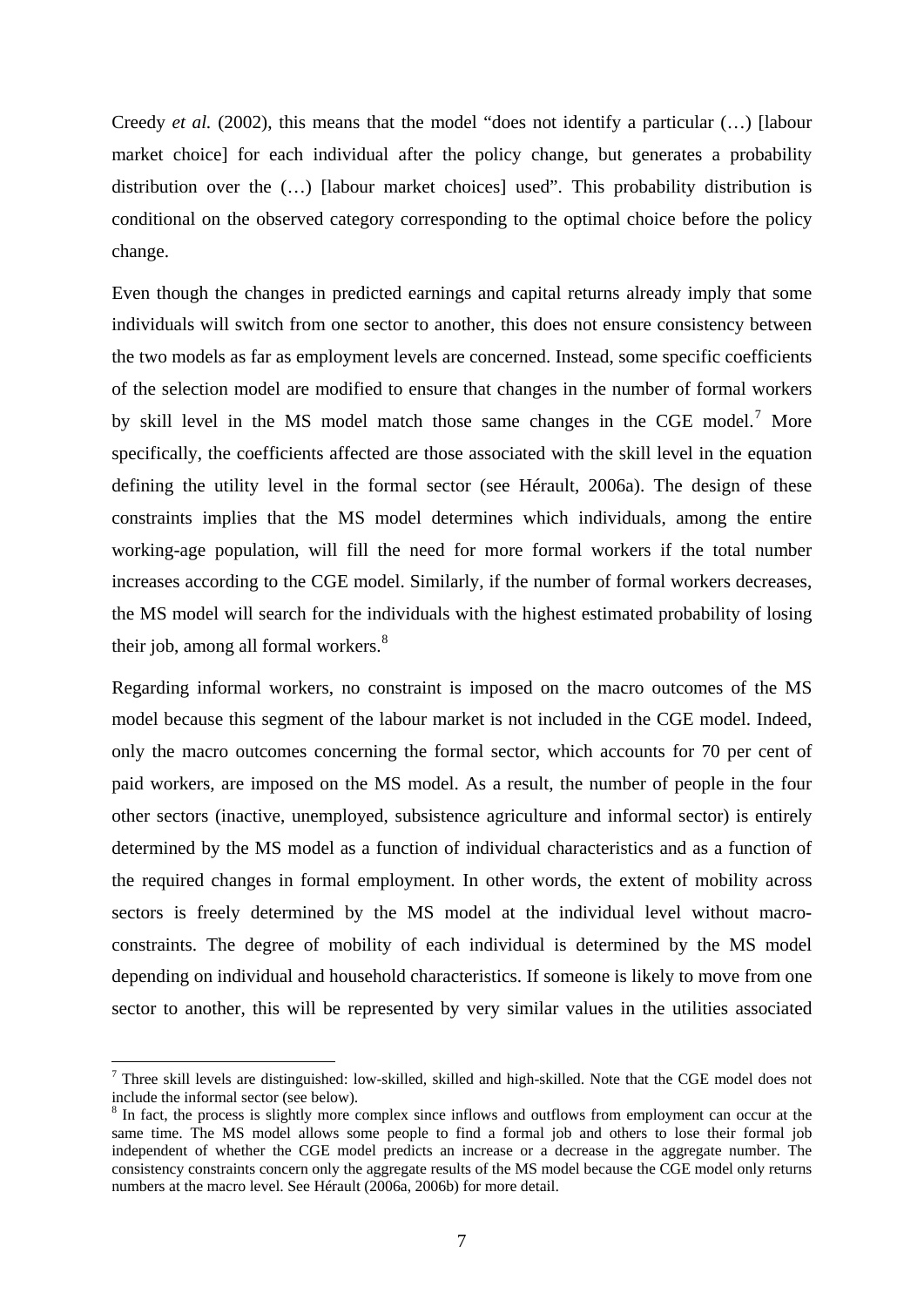with both sectors, so that a minor change in predicted earnings could imply a change in labour market choices (especially because earnings are an important determinant of sector choice).

#### *3.2 The reweighting approach*

The reweighting procedure follows Deville and Särndal*.*(1992) and its application to Australia by Buddelmeyer *et al.* (2008). A calibration process produces new weights, which achieve specified population totals for selected variables, subject to the constraint that there are minimal adjustments to the original weights. It comes down to solving a system of equations with the same number of equations as there are constraints and where the number of endogenous variables is equal to the number of households in the MS model. In the South African model, the reweighting procedure is designed to reproduce formal employment changes from the CGE model by skill level and for 18 industries. Additional constraints are imposed to ensure that the main demographic characteristics of the population remain unchanged. These demographic characteristics include the racial composition of the population as well as the age structure by gender. Four racial groups (i.e. blacks, coloureds, Asians and whites) and 14 age groups are considered. In total, the reweighting is subject to 121 constraints. Following any change in employment, the reweighting procedure ensures that this change is reflected in the new sample weights while ensuring that the composition of the population by age, gender and race remains unchanged.<sup>[9](#page-10-0)</sup>

# **4. Results and Analysis**

1

Both approaches are used to assess the impact of trade liberalisation in South Africa. Trade liberalisation is simulated in the CGE model by the complete removal of import tariffs. The next section provides a very brief presentation of the CGE results, which are then passed onto the MS model.<sup>[10](#page-10-1)</sup> The aim is to compare household impacts as estimated by the two alternative 'top-down' approaches discussed in the previous section.

### *4.1 Macro results from the CGE model*

The CGE results presented in Table 1 reveal a positive but limited impact of trade liberalisation on the South African economy.

<span id="page-10-0"></span><sup>&</sup>lt;sup>9</sup> Note that there is no constraint regarding the geographical distribution of the population, which means that the model allows for migrations across the South African provinces.

<span id="page-10-1"></span> $^{10}$  A detailed presentation of the CGE model and its results can be found in Hérault (2006a, 2006b).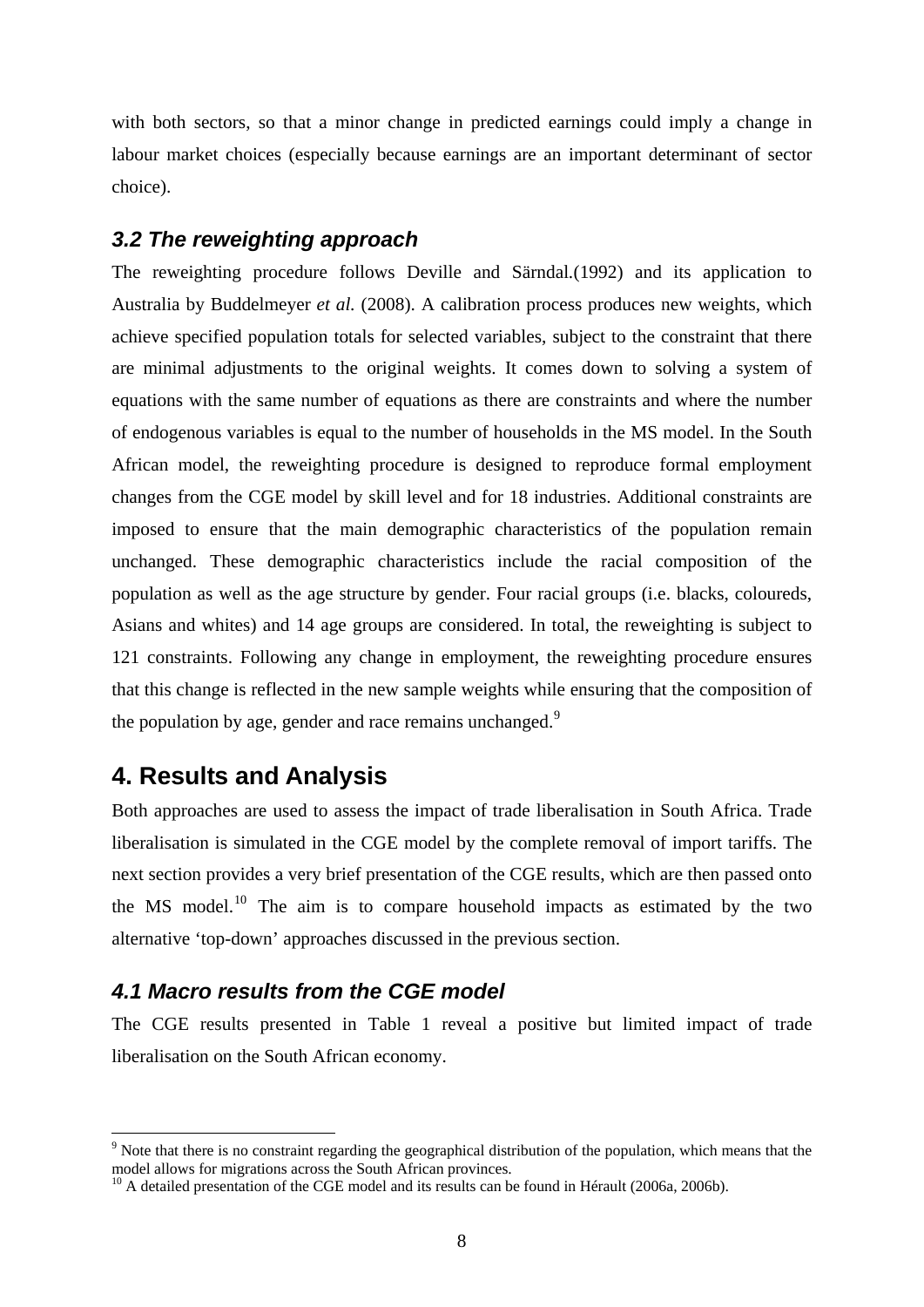|                                        | <b>Base values (in</b><br>billions of rand) | Percentage change from<br>base year<br>0.4 |  |  |
|----------------------------------------|---------------------------------------------|--------------------------------------------|--|--|
| Real GDP                               | 888                                         |                                            |  |  |
| <b>CPI</b>                             |                                             | $-0.6$                                     |  |  |
| Real exchange rate                     |                                             | $-0.2$                                     |  |  |
| Nominal exchange rate                  |                                             | 0.0                                        |  |  |
| Exports (volume)                       | 249                                         | 1.0                                        |  |  |
| Imports (volume)                       | 225                                         | 2.0                                        |  |  |
| Trade balance                          | 5% of GDP                                   | $-0.2^{(a)}$                               |  |  |
| Private savings                        | R <sub>154</sub>                            | 1.2                                        |  |  |
| Government deficit                     | $-1.9\%$ of GDP                             | $-0.7^{(a)}$                               |  |  |
| Investment (volume)                    | 132                                         | 0.0                                        |  |  |
| <b>Factor real returns</b>             |                                             |                                            |  |  |
| Capital                                |                                             | 1.9                                        |  |  |
| Low-skilled labour                     |                                             | 0.0                                        |  |  |
| Skilled labour                         |                                             | 0.0                                        |  |  |
| High-skilled labour                    |                                             | 0.6                                        |  |  |
| Factor demand (in millions of workers) |                                             |                                            |  |  |
| Low-skilled labour                     | 3.6                                         | 0.6                                        |  |  |
| Skilled labour                         | 2.7                                         | 0.7                                        |  |  |
| High-skilled labour                    | 1.1                                         | 0.3                                        |  |  |

**Table 1 CGE Simulation Results from the Elimination of Import Tariffs** 

Note: (a) Changes are expressed in percentage points of GDP.

The lowering of import prices causes a shift towards imported goods and away from domestic production. As domestic and import prices decrease, the real exchange rate depreciates, which promotes exports.However, import growth remains higher than export growth, which contributes to a marginal deterioration of the trade balance. The loss of import duties leads to an increase in government savings by 0.7 percentage point of gross domestic product (GDP). Investment is fixed, so that the balance between savings and investment is restored by an increase in domestic and foreign savings.

The drop in the consumer price index (CPI), resulting from falling import prices, causes nominal earnings of skilled and low-skilled workers to fall because the latter are indexed to the CPI (to account for high unemployment levels). Therefore, their relative competitiveness improves, which results in a downward pressure on unemployment. Employment goes up by 0.6 and 0.7 per cent for low-skilled and skilled labour respectively. The 0.4 per cent economic growth induced by trade liberalisation calls for more use of the two scarce production factors. As a result, real returns to capital and high-skilled labour rise substantially (by 1.9 and 0.6 per cent respectively).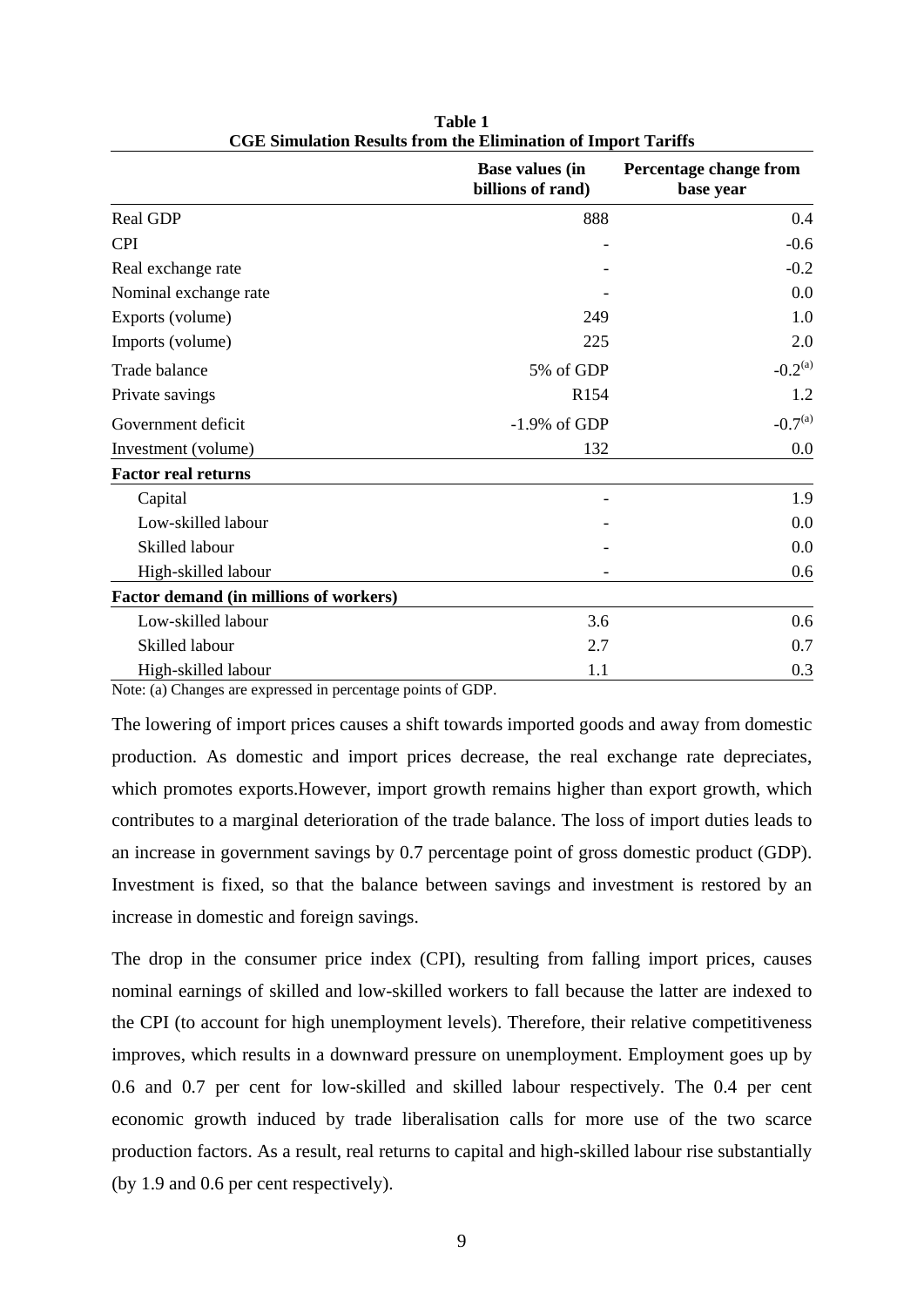## *4.2 Microsimulation results*

1

Table 2 presents the effects of trade liberalisation at the household level for the entire South African population, by racial group and for the two alternative 'top-down' approaches.

| Simulation Results from the two alternative specifications of the MS Model<br>(Percentage Change from the Base Values) |                       |                             |        |                                    |        |                             |        |        |                                    |        |        |
|------------------------------------------------------------------------------------------------------------------------|-----------------------|-----------------------------|--------|------------------------------------|--------|-----------------------------|--------|--------|------------------------------------|--------|--------|
|                                                                                                                        | <b>Base</b><br>values | <b>Behavioural approach</b> |        |                                    |        | <b>Reweighting approach</b> |        |        |                                    |        |        |
|                                                                                                                        |                       |                             |        | All Blacks Coloureds Asians Whites |        |                             |        |        | All Blacks Coloureds Asians Whites |        |        |
| Inactive <sup>(a)</sup>                                                                                                | 28,032                | $-0.1$                      | $-0.1$ | $-0.1$                             | $-0.2$ | $-0.3$                      | $-0.1$ | $-0.1$ | $-0.1$                             | $-0.1$ | $-0.2$ |
| Unemployed $^{(a)}$                                                                                                    | 3,806                 | $-0.4$                      | $-0.4$ | $-0.6$                             | $-0.9$ | $-0.9$                      | $-0.3$ | $-0.2$ | $-0.6$                             | $-0.4$ | $-0.6$ |
| Subsistence agriculture <sup>(a)</sup>                                                                                 | 736                   | $-0.1$                      | $-0.1$ | $-0.1$                             | 0.0    | $-0.1$                      | $-0.2$ | $-0.2$ | $-0.6$                             | $-0.5$ | $-0.2$ |
| Informal workers <sup>(a)</sup>                                                                                        | 3.357                 | $-0.2$                      | $-0.2$ | $-0.4$                             | $-0.1$ | 0.6                         | $-0.4$ | $-0.3$ | $-0.7$                             | $-0.7$ | $-0.8$ |
| Formal workers <sup>(a)</sup>                                                                                          | 7.307                 | 0.6                         | 0.7    | 0.6                                | 0.5    | 0.4                         | 0.6    | 0.7    | 0.6                                | 0.4    | 0.4    |
| Real income per capita <sup>(b)</sup>                                                                                  | 11,098                | 0.8                         | 0.8    | 0.6                                | 0.6    | 0.8                         | 0.7    | 0.8    | 0.7                                | 0.6    | 0.6    |
| Headcount Index $(c)$                                                                                                  | 29.0                  | $-1.1$                      | $-1.1$ | $-0.8$                             | 0.0    | 0.0                         | $-0.8$ | $-0.8$ | $-1.1$                             | $-0.8$ | $-0.6$ |
| Poverty Gap Index <sup>(c)</sup>                                                                                       | 11.3                  | $-2.0$                      | $-1.9$ | $-4.4$                             | $-9.9$ | $-13.6$                     | $-1.1$ | $-1.1$ | $-1.8$                             | $-1.0$ | $-3.3$ |
| Gini                                                                                                                   | 0.67                  | $-0.1$                      | $-0.2$ | $-0.2$                             | $-0.1$ | 0.1                         | 0.0    | 0.0    | $-0.1$                             | 0.1    | 0.2    |

| Table 2                                                                    |
|----------------------------------------------------------------------------|
| Simulation Results from the two alternative specifications of the MS Model |
| (Percentage Change from the Base Values)                                   |

Note: (a) Base values in thousands; (b) Average real disposable income per capita in Rand per year; (c) The poverty line is the international \$2/day poverty line (R2,088/year/capita in 2000 prices).

The first five rows describe changes in the distribution of the population across the labour market categories considered in the model. The change in the total number of formal workers is the same in both approaches because it is determined by the CGE model and then imposed on the MS model. However, this is done differently in both approaches, which explains why the distribution of these new jobs across the population is different. In the reweighting approach, some 'weight' taken away from the rest of the population is used to increase the sample weights of formal workers in order to reflect the increase in formal employment estimated by the CGE model. The detailed patterns of these weight transfers are unknown but Table 2 presents the final result. Interpretation is easier in the behavioural approach because changes are traceable at the individual level. For example, it is possible to produce transition matrices and to identify all new formal workers. $^{11}$  $^{11}$  $^{11}$ 

The two approaches differ in the way the expansion of formal employment is accounted for. In the reweighting approach, it leads to a larger decline in the number of informal workers and subsistence agricultural farmers but to a smaller decrease in the number of unemployed than under the behavioural approach. This can be seen as a bias introduced by the reweighting approach because unlike the behavioural approach it does not seek to control

<span id="page-12-0"></span> $11$  Transition matrices are provided in Hérault (2006b) for this particular simulation and in Hérault (2007) for a slightly different simulation.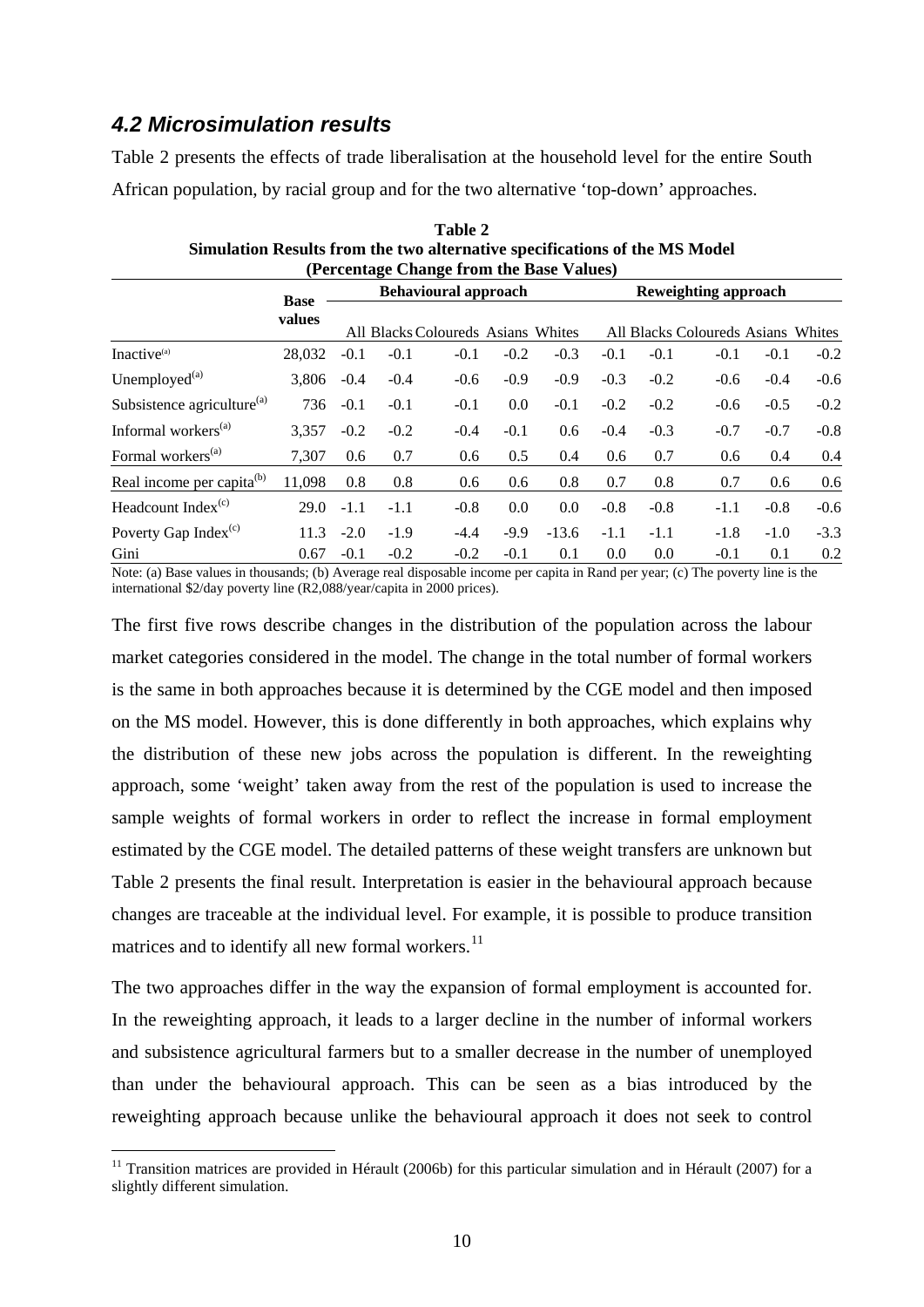explicitly and comprehensively for the individual characteristics of the new formal workers. For example, the selection model, on which the behavioural approach is based, clearly shows that subsistence agricultural farmers are very unlikely to become formal workers essentially because they live in remote areas and do not have the qualification and education required to work in this sector. By contrast, the model shows that the unemployed are much better candidates for these jobs. These factors are largely ignored in the reweighting approach. Indeed, the only criteria that matter in this approach are the ones explicitly controlled for in the reweighting procedure. In this application, it is race, gender, age and skill. This means that when the reweighting procedure increases the sample weight of, for example, a 29-yearold high-skilled white man working in the formal sector, it will seek to decrease the sample weight of another 29-year-old high-skilled white man (not working in the formal sector) by the same amount (in order to keep the population size and composition constant). In this process, all other individual and household characteristics are ignored.<sup>[12](#page-13-0)</sup> Likewise, additional results not shown here indicate that the reweighting approach tends to overestimate the number of partnered men among the new formal workers compared to the behavioural approach. Indeed, the behavioural results show that partnered men are underrepresented among new formal workers, compared to their initial share in formal employment. This result was somewhat expected given that already more than two thirds of the partnered men were formal workers at the time of the household survey.

The second part of Table 2 presents the results in terms of income, poverty and inequality. Both approaches lead to similar overall increases in real per capita income. These increases are driven by the creation of formal jobs, the falling consumer prices and the increase in factor returns for capital and high-skilled labour.

Before discussing the poverty results in more detail, it is useful to give some information about the extent of poverty in South Africa. According to the IES and LFS 2000, slightly more than 29 per cent of the population live below the international \$US2/day poverty line, which measures extreme poverty in the South African context. However, poverty affects almost only blacks. They represent about 80 per cent of the population but they account for more than 95 per cent of all poor and more than 35 per cent of all blacks are poor. In contrast, poverty is virtually non-existent amongst Asians and whites despite the relatively high

1

<span id="page-13-0"></span> $12$  In theory, it would be possible to account for a larger set of individual and household characteristics in the reweighting procedure. However, there are limitations on the number of constraints that can be used in calibrating the new weights. With more constraints, it becomes more difficult to find matching individuals for weight transfers. In addition, it may not be desirable to introduce too many constraints because it reduces the heterogeneity of new entrants in the formal sector.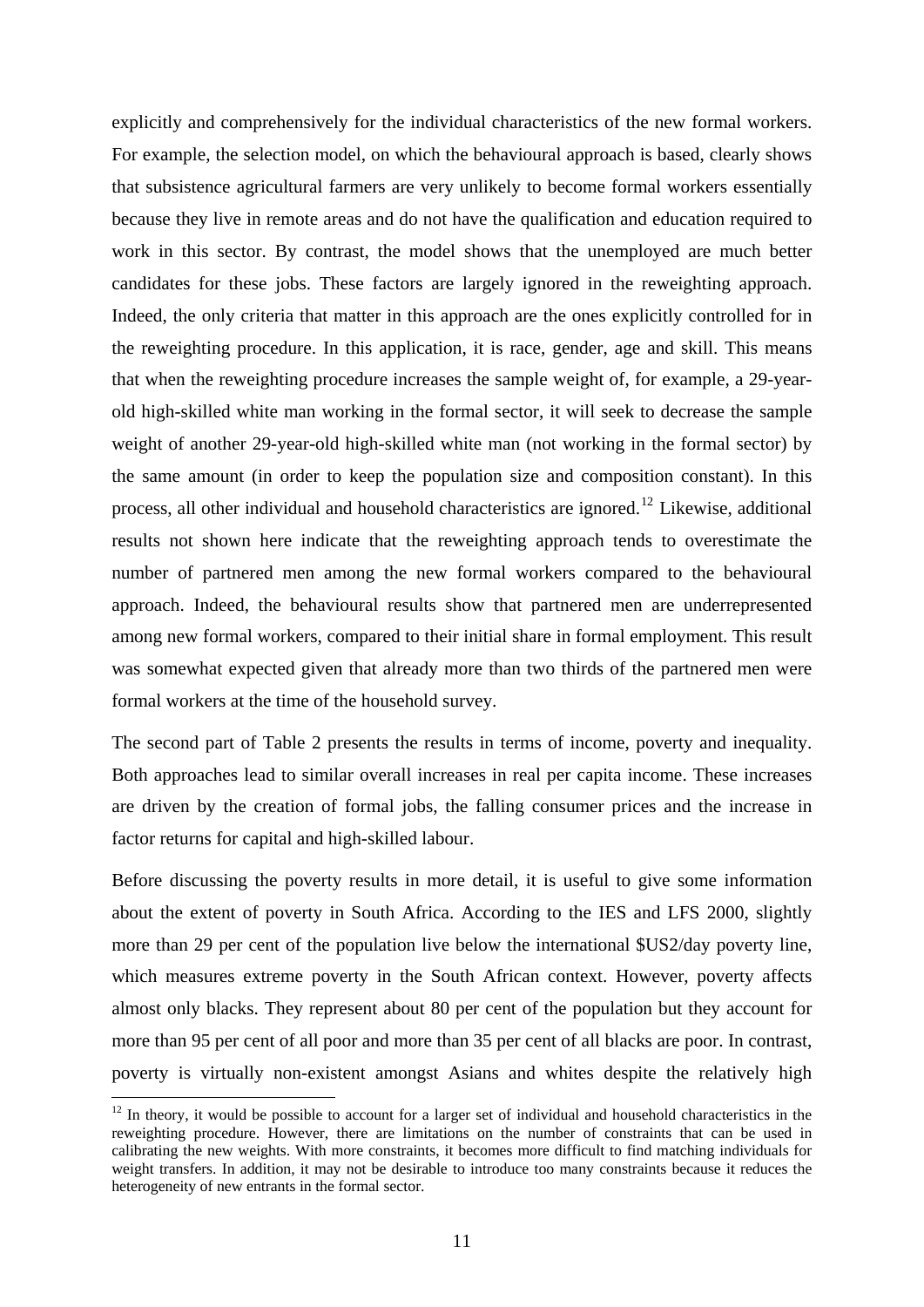incidence of poverty at the national level. Moreover, the Poverty Gap Index<sup>[13](#page-14-0)</sup> values indicate that poor blacks are much more deeply in poverty than poor people from other racial groups. On average, the poverty gap is 14 per cent of the poverty line for blacks while, for instance, the average shortfall is only 3.2 per cent for coloureds.

Trade liberalisation is pro-poor essentially because it leads to the creation of skilled and lowskilled formal jobs and to a decrease in the consumer price index. However, poverty reduction is smaller under the reweighting approach.<sup>[14](#page-14-1)</sup> This result is driven by the differences in labour market changes described above. The fact that under the behavioural approach there are more unemployed people and fewer informal workers going to the formal sector leads to a larger decline in poverty than under the reweighting approach. The explanation is that poverty incidence is higher among the unemployed than among informal workers.

Comparing the impacts on income inequality, the limited dampening effect found under the behavioural approach at the national level disappears under the reweighting approach. This is due to the lower poverty reduction found under the reweighting approach. The increase in skilled and low-skilled formal employment puts downward pressure on inequality but this is largely offset by the increase in factor returns for capital and high-skilled labour, which are the two main income sources of high-income households. Under the behavioural approach, the labour market changes are more pro-poor than under the reweighting approach and are thus not entirely offset by changes in factor prices.

# **5. Conclusion**

<u>.</u>

This paper discusses two 'top-down' alternative approaches to link a CGE model to a MS model in a sequential manner. The two approaches are identical except in the way employment changes are transferred from the CGE to the MS model. This is an important aspect of this type of model since the aim of linking a MS model to a CGE model usually is to gain insight regarding income distribution issues (by avoiding the use of representative agent assumptions). Indeed, labour market changes generally have major impacts on income distribution. This is the case, for instance, in the simulation carried out in this paper to compare the two approaches.

<span id="page-14-0"></span><sup>&</sup>lt;sup>13</sup> The Poverty Gap Index is the mean shortfall below the poverty line (counting the non-poor as having zero shortfall), expressed as a percentage of the poverty line.<br><sup>14</sup> This result is not sensitive to the choice of the poverty line. The same result is obtained with the \$US1/day

<span id="page-14-1"></span>poverty line as well as with three other poverty lines in use in South Africa (see Hérault, 2006b).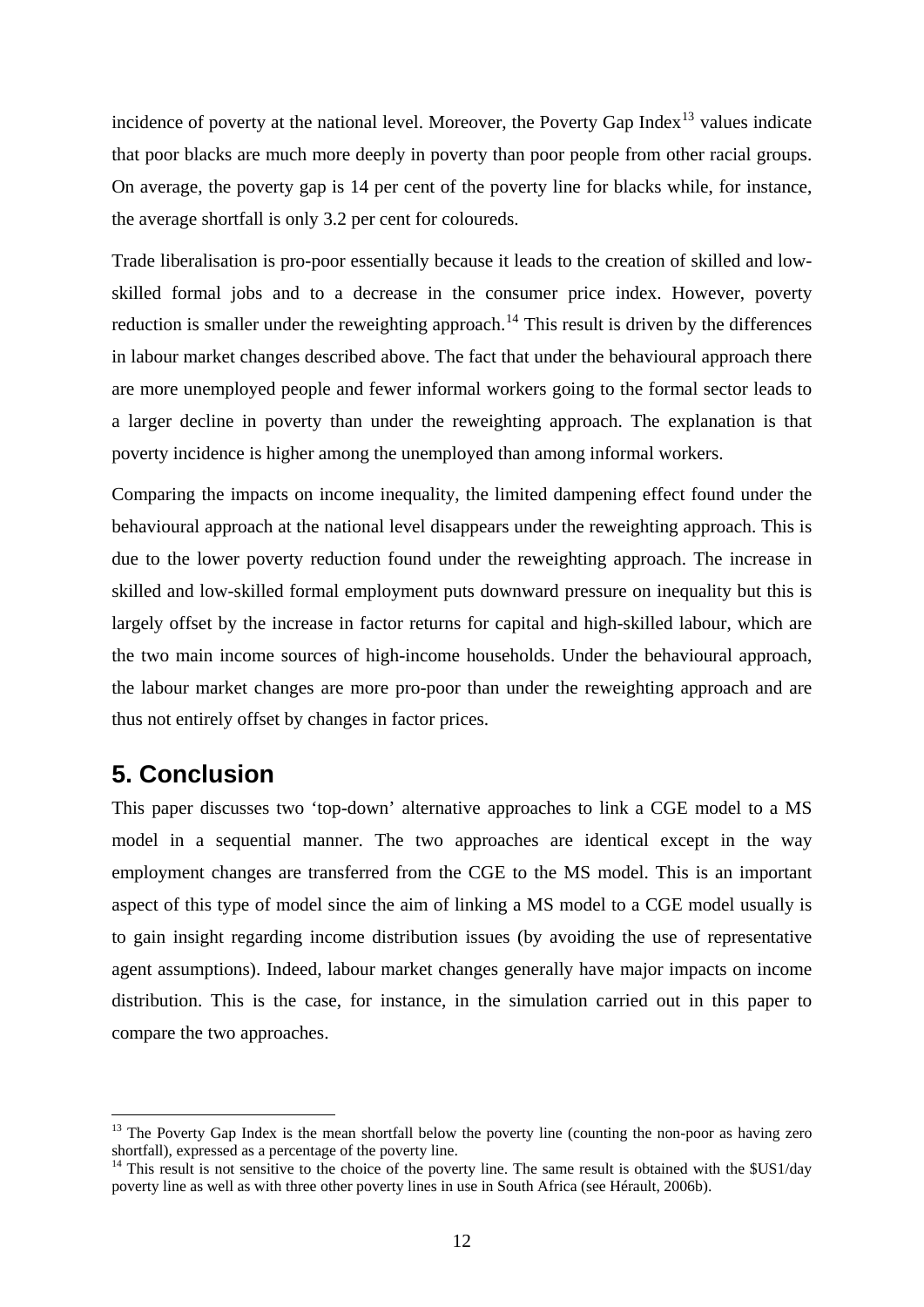An application of both approaches to assess the impact of trade liberalisation in South Africa indicates that there are no major differences in the results. However, the simpler and more recent approach, that is the reweighting approach, seems to introduce a bias in labour market changes compared to the behavioural approach based on micro-econometric models. In the application carried out in this paper, trade liberalisation appears less pro-poor under the reweighting approach as the result of this bias in labour market changes. For the same reason, total income inequality remains unchanged at the national level under the reweighting approach while it declines slightly under the behavioural approach.

More generally, the main advantage of the behavioural approach is that it allows a clear identification of the winners and losers following changes in employment and unemployment. Under this approach, all changes in occupational choices are traceable at the individual level. This is not possible under the reweighting approach since all household members retain their original labour force status and occupation. However, the latter is simpler to implement since unlike the behavioural approach it does not require the estimation of an econometric model. In addition, it is more flexible in the sense that it can be used not only to reproduce employment changes but also to reflect changes in the base population. This feature is of particular interest when there is a need to account for changes in the demographic characteristics of the population, such as those caused by ageing (as in Buddelmeyer *et al.*, 2008).

Although the application of both approaches to the case of trade liberalisation in South Africa has shown that the reweighting approach may lead to an underestimation of distributional changes, it still gives a good indication of the direction of the changes obtained under the behavioural approach. In this context and given its relative simplicity compared to the behavioural approach, the reweighting approach could constitute a good alternative when data or time constraints do not allow the use of the behavioural approach and when the production of individual-level transition matrices in and out of employment is not essential. It would also be worthwhile combining these two approaches if the interest lies in the estimation of behavioural responses at a distant point in the future. In this particular case, the reweighting approach could be used to account for the projected changes in the demographic characteristics of the base population, while behavioural responses could be derived from the behavioural model.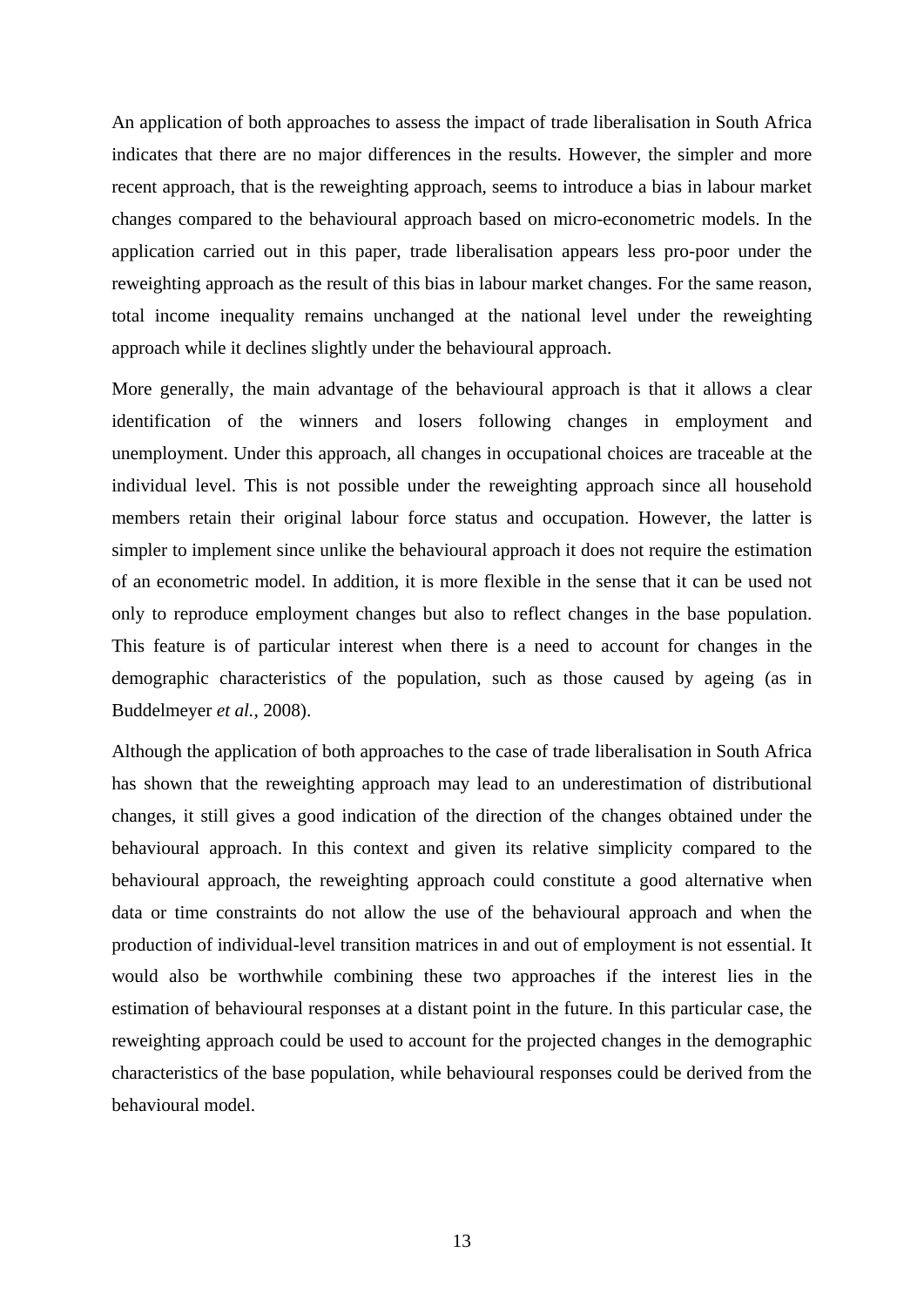#### **References**

- Agénor, P.R., Izquierdo, A. & Foffack, H. (2002). IMMPA: A macroeconomic quantitative framework for the analysis of poverty reduction strategies, mimeo, Washington, D.C., The World Bank.
- Buddelmeyer, H., Hérault, N., Kalb, G. & van Zijll de Jong, M. (2008). Disaggregation of CGE results into household level results through micro-macro linkage: Analysing climate change mitigation policies from 2005 to 2030, Melbourne Institute Report No 9.
- Bussolo, M. & Lay, J. (2003). Globalisation and Poverty Changes in Colombia, OECD Development Centre, Working Paper No. 226.
- Bussolo, M., Lay, J. & van der Mensbrugghe, D. (2005). Structural Change and Poverty Reduction in Brazil: The Impact of the Doha Round, Modeling and Policy Impact Analysis (MPIA) Network.
- Cai, L., Creedy, J. & Kalb, G. (2006). Accounting for Population Ageing in Tax Microsimulation Modelling by Survey Reweighting, *Australian Economic Papers*, 45(1), 18-37.
- Chemingui, M.A. & Chokri, T., (2008). Agricultural Trade Liberalization and Poverty in Tunisia: Micro-simulation in a General Equilibrium Framework, MPIA Working Paper 2008-03.
- Cogneau, D. & Robilliard, A.S. (2000). Income distribution, Poverty and Growth in Madagascar: Microsimulations in a general equilibrium framework, IFPRI Working Paper 61/2000, Washington D.C.
- Creedy, J., Duncan, A. S., Harris, M. & Scutella, R. (2002). Microsimulation Modelling of Taxation and The Labour Market: The Melbourne Institute Tax Transfer Simulator. Cheltenham: Edward Elgar.
- Decaluwé, B., Dumont, J.-C. & Savard, L. (1999). Measuring Poverty and Inequality in a Computable General Equilibrium Model. Working paper 99-20, CREFA, Université Laval, Quebec, Canada.
- Devarajan, S. & Go, D.S. (2001). A macroeconomic framework for poverty reducing strategy papers (with an application to Zambia), mimeo, Washington, D.C., The World Bank.
- Deville, J.-F. & Särndal, C.-E. (1992). Calibration estimators in survey sampling, *Journal of the American Statistical Association*, 87, 376-382.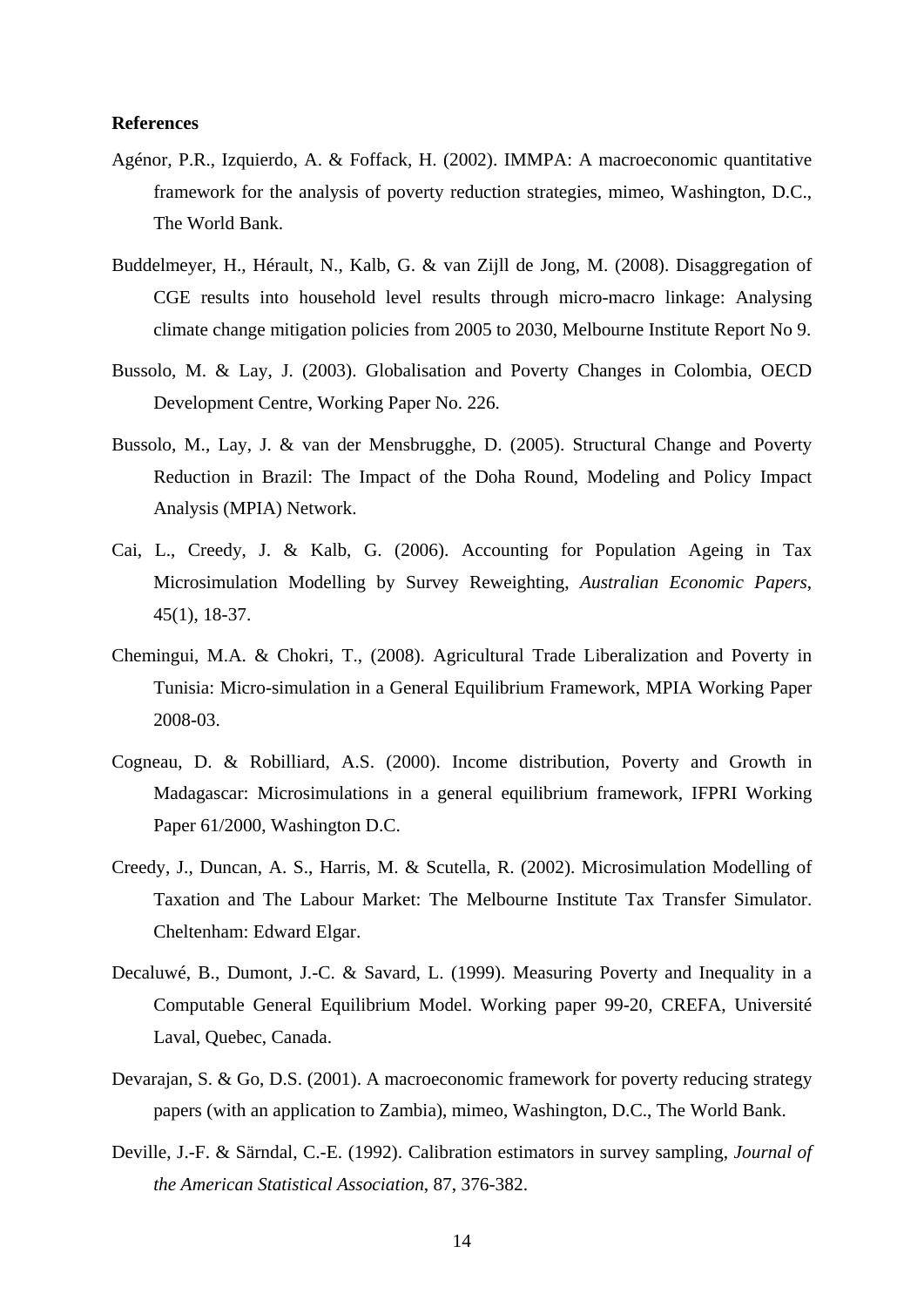- Ferreira, J. & Horridge, M. (2006). The Doha Round, Poverty and Regional Inequality in Brazil, Chapter 7 in Thomas W. Hertel and L. Alan Winters (eds), *Putting Development Back into the Doha Agenda: Poverty Impacts of a WTO Agreement*, Palgrave Macmillan and the World Bank, Washington, D.C.
- Hérault, N. (2006a). Building and Linking a Microsimulation Model to a CGE Model for South Africa, *South African Journal of Economics*, Vol. 74:1, pp 34-58, March 2006.
- Hérault, N. (2006b). Mondialisation, pauvreté et inégalité: Un modèle de micro-simulation en équilibre général appliqué à l'évaluation de la libéralisation commerciale en Afrique du Sud, Thèse de doctorat, Centre d'Économie du Développement (IFReDE-GRES), Université Montesquieu – Bordeaux IV.
- Hérault, N. (2007). Trade Liberalisation, Poverty and Inequality in South Africa: A CGE-Microsimulation analysis. *Economic Record*. 83 (262): 317-328.
- Hertel, T.W. & Winters, A.L. (2006). *Poverty and the WTO: Impacts of the Doha Development Agenda*. Palgrave Macmillan and the World Bank.
- Maddala, G.S. (1983). Limited Dependent and Qualitative Variables in Econometrics. Cambridge University Press, New York.
- Meagher, G.A. (1993). Forcasting Changes in Income Distribution : an Applied General Equilibrium Approach, Centre of Policy Studies and the Impact Project, Monash University, Preliminary Working Paper N° OP-78.
- O'Donoghue, C. (2001). *Introduction to the Special Issue on Dynamic Microsimulation Modelling*. London School of Economics, University of Cambridge, Recife, December 15th.
- Robilliard, A.-S., Bourguignon, F. & Robinson, S. (2001). Crisis and Income Distribution: A Micro-Macro Model for Indonesia, Paper presented at the OECD Development Center Conference, 9-10 December 2002, Paris, France.
- Savard, L. (2004). Poverty and Inequality Analysis within a CGE Framework: a Comparative Analysis of the Representative Agent and Micro-Simulation Approaches, Centre interuniversitaire sur le risque, les politiques économiques et l'emploi, Working Paper 04-12.